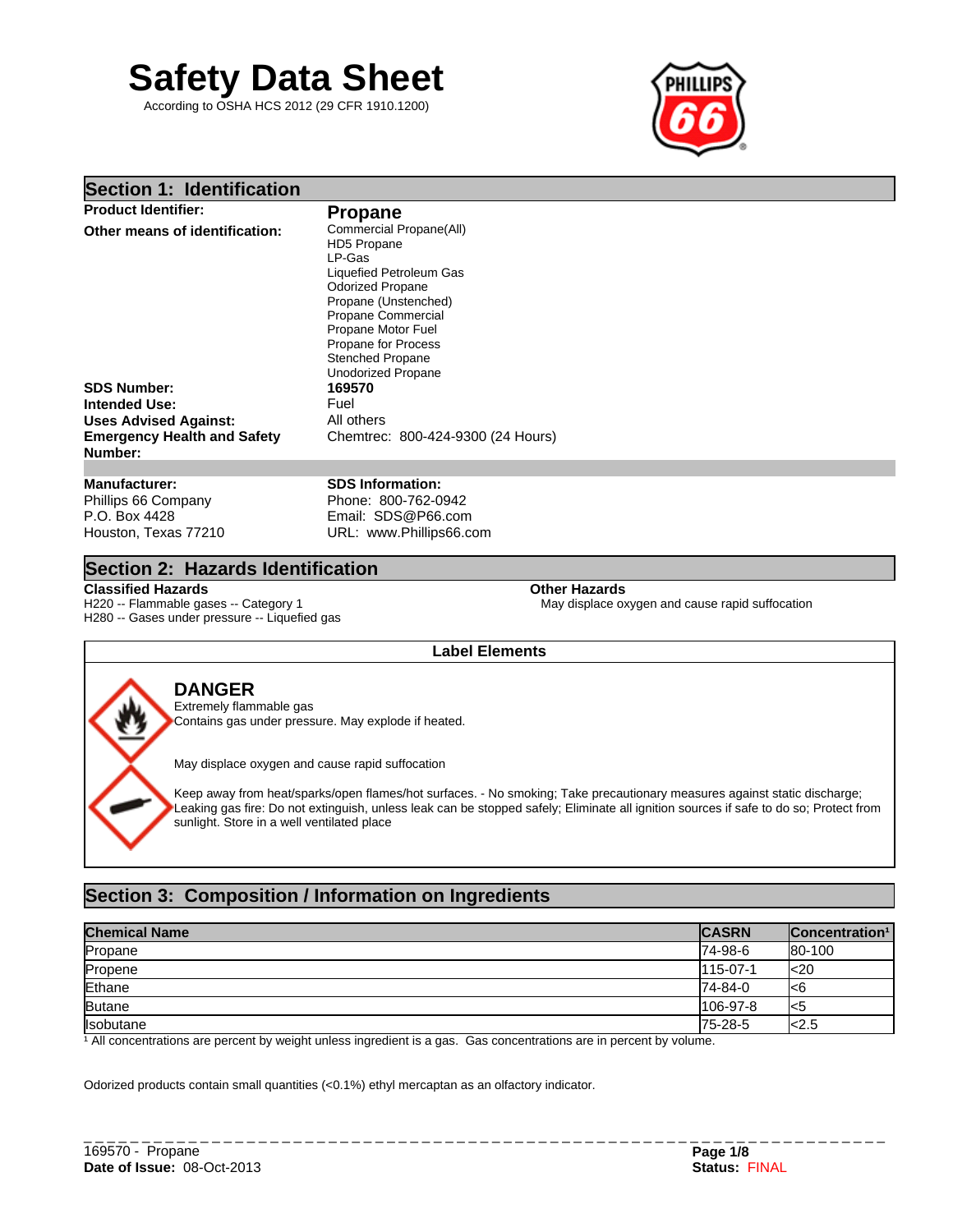# **Section 4: First Aid Measures**

**Eye Contact:** For contact with the liquefied gas, remove contact lenses if present and easy to do, hold eyelids apart and gently flush the affected eye(s) with lukewarm water. Seek immediate medical attention.

\_ \_ \_ \_ \_ \_ \_ \_ \_ \_ \_ \_ \_ \_ \_ \_ \_ \_ \_ \_ \_ \_ \_ \_ \_ \_ \_ \_ \_ \_ \_ \_ \_ \_ \_ \_ \_ \_ \_ \_ \_ \_ \_ \_ \_ \_ \_ \_ \_ \_ \_ \_ \_ \_ \_ \_ \_ \_ \_ \_ \_ \_ \_ \_ \_ \_ \_ \_ \_

**Skin Contact:** Liquefied gases may cause cryogenic burns or injury. Treat burned or frostbitten skin by flushing or immersing the affected area(s) in lukewarm water. Do not rub affected area. Do not remove clothing that adheres due to freezing. After sensation has returned to the frostbitten skin, keep skin warm, dry, and clean. If blistering occurs, apply a sterile dressing. Seek immediate medical attention.

**Inhalation (Breathing):** If respiratory symptoms develop, move victim away from source of exposure and into fresh air in a position comfortable for breathing. If breathing is difficult, oxygen or artificial respiration should be administered by qualified personnel. If symptoms persist, seek medical attention.

**Ingestion (Swallowing):** This material is a gas under normal atmospheric conditions and ingestion is unlikely.

**Most important symptoms and effects, both acute and delayed:** Light hydrocarbon gases are simple asphyxiants and can cause anesthetic effects at high concentrations. Symptoms of overexposure, which are reversible if exposure is stopped, can include shortness of breath, drowsiness, headaches, confusion, decreased coordination, visual disturbances and vomiting. Continued exposure can lead to hypoxia (inadequate oxygen), rapid breathing, cyanosis (bluish discoloration of the skin), numbness of the extremities, unconsciousness and death.

**Notes to Physician:** Epinephrine and other sympathomimetic drugs may initiate cardiac arrhythmias in persons exposed to high concentrations of hydrocarbon solvents (e.g., in enclosed spaces or with deliberate abuse). The use of other drugs with less arrhythmogenic potential should be considered. If sympathomimetic drugs are administered, observe for the development of cardiac arrhythmias.

# **Section 5: Fire-Fighting Measures**

# **NFPA 704 Hazard Class**

**Health:** 2 **Flammability:** 4 **Instability:** 0



0 (Minimal) 1 (Slight) 2 (Moderate) 3 (Serious) 4 (Severe)

**Extinguishing Media:** Dry chemical or carbon dioxide is recommended. Carbon dioxide can displace oxygen. Use caution when applying carbon dioxide in confined spaces.

## **Specific hazards arising from the chemical**

**Unusual Fire & Explosion Hazards:** Extremely flammable. Contents under pressure This material can be ignited by heat, sparks, flames, or other sources of ignition (e.g., static electricity, pilot lights, mechanical/electrical equipment, and electronic devices such as cell phones, computers, calculators, and pagers which have not been certified as intrinsically safe). Vapors may travel considerable distances to a source of ignition where they can ignite, flash back, or explode. May create vapor/air explosion hazard indoors, in confined spaces, outdoors, or in sewers. If container is not properly cooled, it can rupture in the heat of a fire. Drains can be plugged and valves made inoperable by the formation of ice if rapid evaporation of large quantities of the liquefied gas occurs. Do not allow run-off from fire fighting to enter drains or water courses – may cause explosion hazard in drains and may reignite.

**Hazardous Combustion Products:** Combustion may yield smoke, carbon monoxide, and other products of incomplete combustion. Oxides of nitrogen and sulfur may also be formed.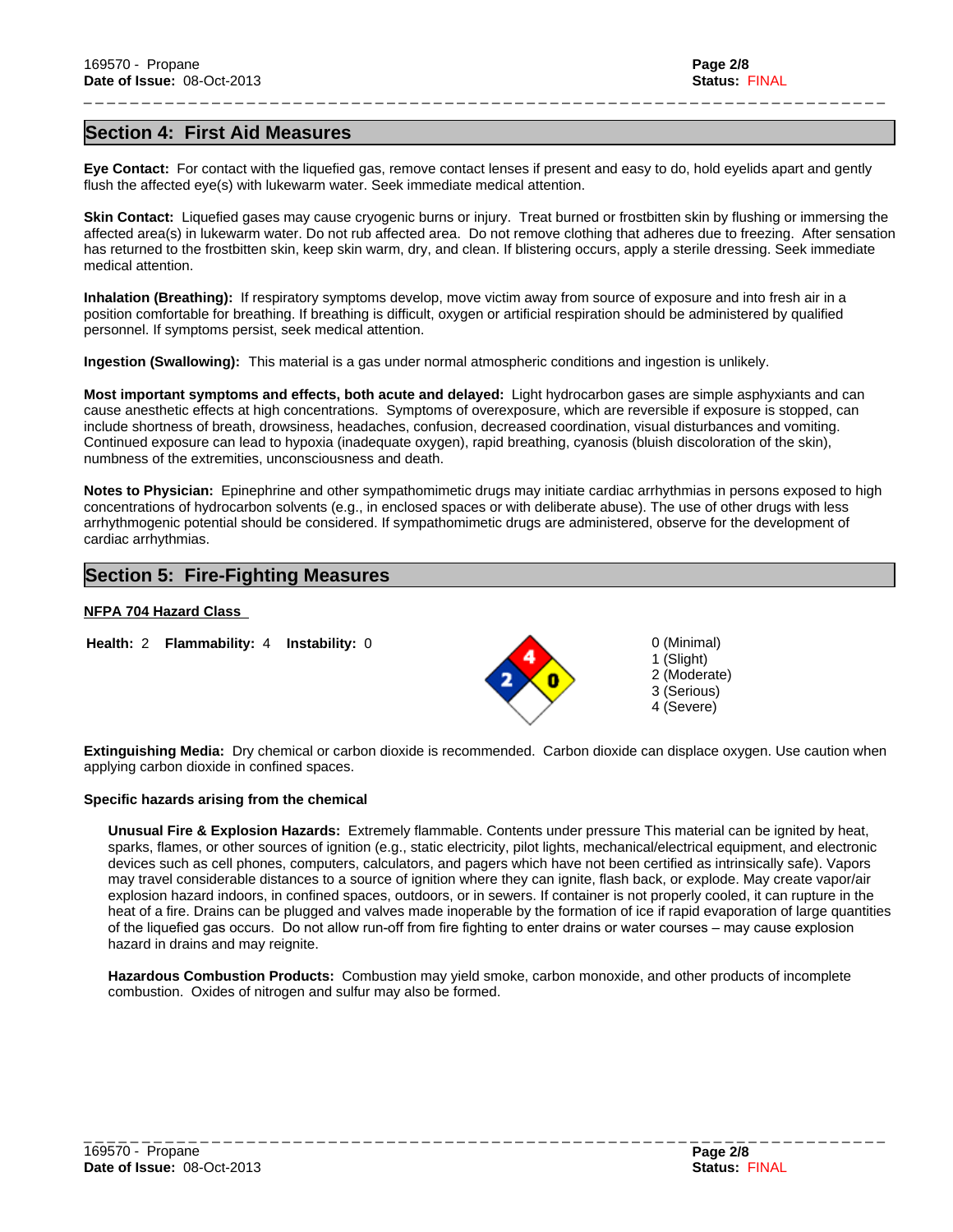**Special protective actions for firefighters:** For fires beyond the initial stage, emergency responders in the immediate hazard area should wear protective clothing. When the potential chemical hazard is unknown, in enclosed or confined spaces, a self contained breathing apparatus should be worn. In addition, wear other appropriate protective equipment as conditions warrant (see Section 8).

\_ \_ \_ \_ \_ \_ \_ \_ \_ \_ \_ \_ \_ \_ \_ \_ \_ \_ \_ \_ \_ \_ \_ \_ \_ \_ \_ \_ \_ \_ \_ \_ \_ \_ \_ \_ \_ \_ \_ \_ \_ \_ \_ \_ \_ \_ \_ \_ \_ \_ \_ \_ \_ \_ \_ \_ \_ \_ \_ \_ \_ \_ \_ \_ \_ \_ \_ \_ \_

Isolate immediate hazard area and keep unauthorized personnel out. Stop spill/release if it can be done safely. If this cannot be done, allow fire to burn. Move undamaged containers from immediate hazard area if it can be done safely. Stay away from ends of container. Water spray may be useful in minimizing or dispersing vapors and to protect personnel. Cool equipment exposed to fire with water, if it can be done safely.

## **See Section 9 for Flammable Properties including Flash Point and Flammable (Explosive) Limits**

# **Section 6: Accidental Release Measures**

**Personal precautions, protective equipment and emergency procedures:** Extremely flammable. Spillages of liquid product will create a fire hazard and may form an explosive atmosphere. Keep all sources of ignition and hot metal surfaces away from spill/release if safe to do so. The use of explosion-proof electrical equipment is recommended. Beware of accumulation of gas in low areas or contained areas, where explosive concentrations may occur. Prevent from entering drains or any place where accumulation may occur. Ventilate area and allow to evaporate. Stay upwind and away from spill/release. Avoid direct contact with material. For large spillages, notify persons down wind of the spill/release, isolate immediate hazard area and keep unauthorized personnel out. Wear appropriate protective equipment, including respiratory protection, as conditions warrant (see Section 8). See Sections 2 and 7 for additional information on hazards and precautionary measures.

**Environmental Precautions:** Stop spill/release if it can be done safely. Water spray may be useful in minimizing or dispersing vapors. If spill occurs on water notify appropriate authorities and advise shipping of any hazard.

**Methods and material for containment and cleaning up:** Notify relevant authorities in accordance with all applicable regulations.

Recommended measures are based on the most likely spillage scenarios for this material; however local conditions and regulations may influence or limit the choice of appropriate actions to be taken.

# **Section 7: Handling and Storage**

Precautions for safe handling: Keep away from ignition sources such as heat/sparks/open flame - No smoking. Take precautionary measures against static discharge. Use good personal hygiene practices and wear appropriate personal protective equipment (see section 8). Extremely Flammable. Contents under pressure Gas can accumulate in confined spaces and limit oxygen available for breathing. Use only with adequate ventilation The use of explosion-proof electrical equipment is recommended and may be required (see appropriate fire codes). Refer to NFPA-70 and/or API RP 2003 for specific bonding/grounding requirements. Electrostatic charge may accumulate and create a hazardous condition when handling or processing this material. To avoid fire or explosion, dissipate static electricity during transfer by grounding and bonding containers and equipment before transferring material. Do not enter confined spaces such as tanks or pits without following proper entry procedures such as ASTM D-4276 and 29CFR 1910.146. Cold burns may occur during filling operations. Containers and delivery lines may become cold enough to present cold burn hazard.

Propane and odorant are heavier than air and will collect and pool along the ground or floor. Odorant, therefore, may not be detectable above the location of propane storage or service (for example, odorant in propane released or leaked into the basement of a dwelling may not be detected above the basement).

WARNING - The intensity of the odorant may fade over prolonged storage or in the presence of rust, when placed initially in new or freshly-cleaned storage vessels, or when exposed to masonry.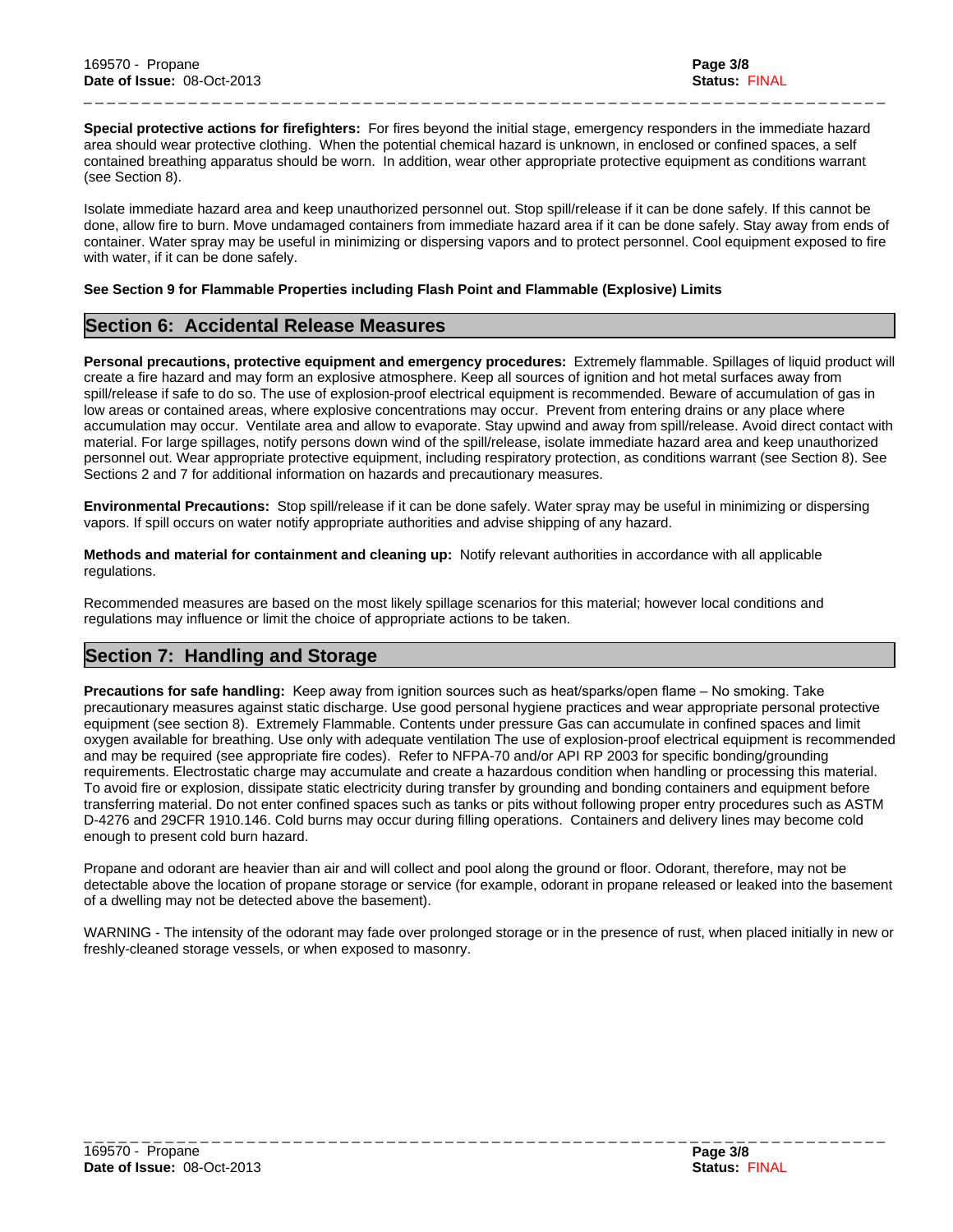**Conditions for safe storage:** Keep container(s) tightly closed and properly labeled. Use and store this material in cool, dry, well-ventilated areas away from heat, direct sunlight, hot metal surfaces, and all sources of ignition. Store only in approved containers. Post area "No Smoking or Open Flame." Keep away from any incompatible material (see Section 10). Protect container(s) against physical damage. Outdoor or detached storage is preferred. Indoor storage should meet OSHA standards and appropriate fire codes.

\_ \_ \_ \_ \_ \_ \_ \_ \_ \_ \_ \_ \_ \_ \_ \_ \_ \_ \_ \_ \_ \_ \_ \_ \_ \_ \_ \_ \_ \_ \_ \_ \_ \_ \_ \_ \_ \_ \_ \_ \_ \_ \_ \_ \_ \_ \_ \_ \_ \_ \_ \_ \_ \_ \_ \_ \_ \_ \_ \_ \_ \_ \_ \_ \_ \_ \_ \_ \_

"Empty" containers retain residue and may be dangerous. Do not pressurize, cut, weld, braze, solder, drill, grind, or expose such containers to heat, flame, sparks, or other sources of ignition. They may explode and cause injury or death. Avoid exposing any part of a compressed-gas cylinder to temperatures above 125F(51.6C). Gas cylinders should be stored outdoors or in well ventilated storerooms at no lower than ground level and should be quickly removable in an emergency.

# **Section 8: Exposure Controls / Personal Protection**

| <b>Chemical Name</b> | <b>ACGIH</b>   | <b>OSHA</b>                                  | <b>Other</b> |
|----------------------|----------------|----------------------------------------------|--------------|
| Propane              | $- - -$        | TWA: 1000 ppm<br>TWA: 1800 mg/m <sup>3</sup> | $- - -$      |
| Propene              | TWA: 500 ppm   | $--$                                         | $--$         |
| <b>Butane</b>        | STEL: 1000 ppm | $--$                                         | $--$         |
| <b>Isobutane</b>     | STEL: 1000 ppm | $- - -$                                      | $\cdots$     |

**Note: State, local or other agencies or advisory groups may have established more stringent limits. Consult an industrial hygienist or similar professional, or your local agencies, for further information.**

**Engineering controls:** If current ventilation practices are not adequate to maintain airborne concentrations below the established exposure limits, additional engineering controls may be required.

**Eye/Face Protection:** The use of eye protection (such as splash goggles) that meets or exceeds ANSI Z.87.1 is recommended when there is potential liquid contact to the eye. Depending on conditions of use, a face shield may be necessary.

**Skin/Hand Protection:** Wear thermal insulating gloves and face shield or eye protection when working with materials that present thermal hazards (hot or cold).

**Respiratory Protection:** A NIOSH approved, self-contained breathing apparatus (SCBA) or equivalent operated in a pressure demand or other positive pressure mode should be used in situations of oxygen deficiency (oxygen content less than 19.5 percent), unknown exposure concentrations, or situations that are immediately dangerous to life or health (IDLH).

A respiratory protection program that meets or is equivalent to OSHA 29 CFR 1910.134 and ANSI Z88.2 should be followed whenever workplace conditions warrant a respirator's use.

**Suggestions provided in this section for exposure control and specific types of protective equipment are based on readily available information. Users should consult with the specific manufacturer to confirm the performance of their protective equipment. Specific situations may require consultation with industrial hygiene, safety, or engineering professionals.**

# **Section 9: Physical and Chemical Properties**

**Note:** Unless otherwise stated, values are determined at 20°C (68°F) and 760 mm Hg (1 atm). Data represent typical values and are not intended to be specifications.

| <b>Appearance: Colorless</b>                                                          | <b>Flash Point:</b> -156 °F / -104 °C                                           |
|---------------------------------------------------------------------------------------|---------------------------------------------------------------------------------|
| <b>Physical Form: Liquefied Gas</b>                                                   | <b>Test Method: Tag Closed Cup (TCC), ASTM D56</b>                              |
| Odor: No distinct odor (or skunk, rotten egg or                                       | Initial Boiling Point/Range: -44 °F / -42 °C                                    |
| garlic if odorant added)                                                              |                                                                                 |
| <b>Odor Threshold: No data</b>                                                        | Vapor Pressure: 208 psia (Reid VP) @ 100°F / 37.8°C                             |
| <b>pH:</b> Not applicable                                                             | Partition Coefficient (n-octanol/water) (Kow): No data                          |
| Vapor Density (air=1): >1                                                             | Melting/Freezing Point: -309 °F / -189 °C                                       |
| Upper Explosive Limits (vol % in air): 9.5                                            | Auto-ignition Temperature: $842 \text{ }^{\circ}$ F / $450 \text{ }^{\circ}$ C  |
| Lower Explosive Limits (vol % in air): 2.1                                            | Decomposition Temperature: No data                                              |
| Evaporation Rate ( $nBuAc=1$ ): >1                                                    | <b>Specific Gravity (water=1):</b> $0.50 - 0.51 \& 60^{\circ}F (15.6^{\circ}C)$ |
| <b>Particle Size: N/A</b>                                                             | <b>Bulk Density: N/D</b>                                                        |
| <b>Percent Volatile: 100%</b>                                                         | Viscosity: N/D                                                                  |
| <b>Flammability (solid, gas):</b> Extremely Flammable Solubility in Water: Negligible |                                                                                 |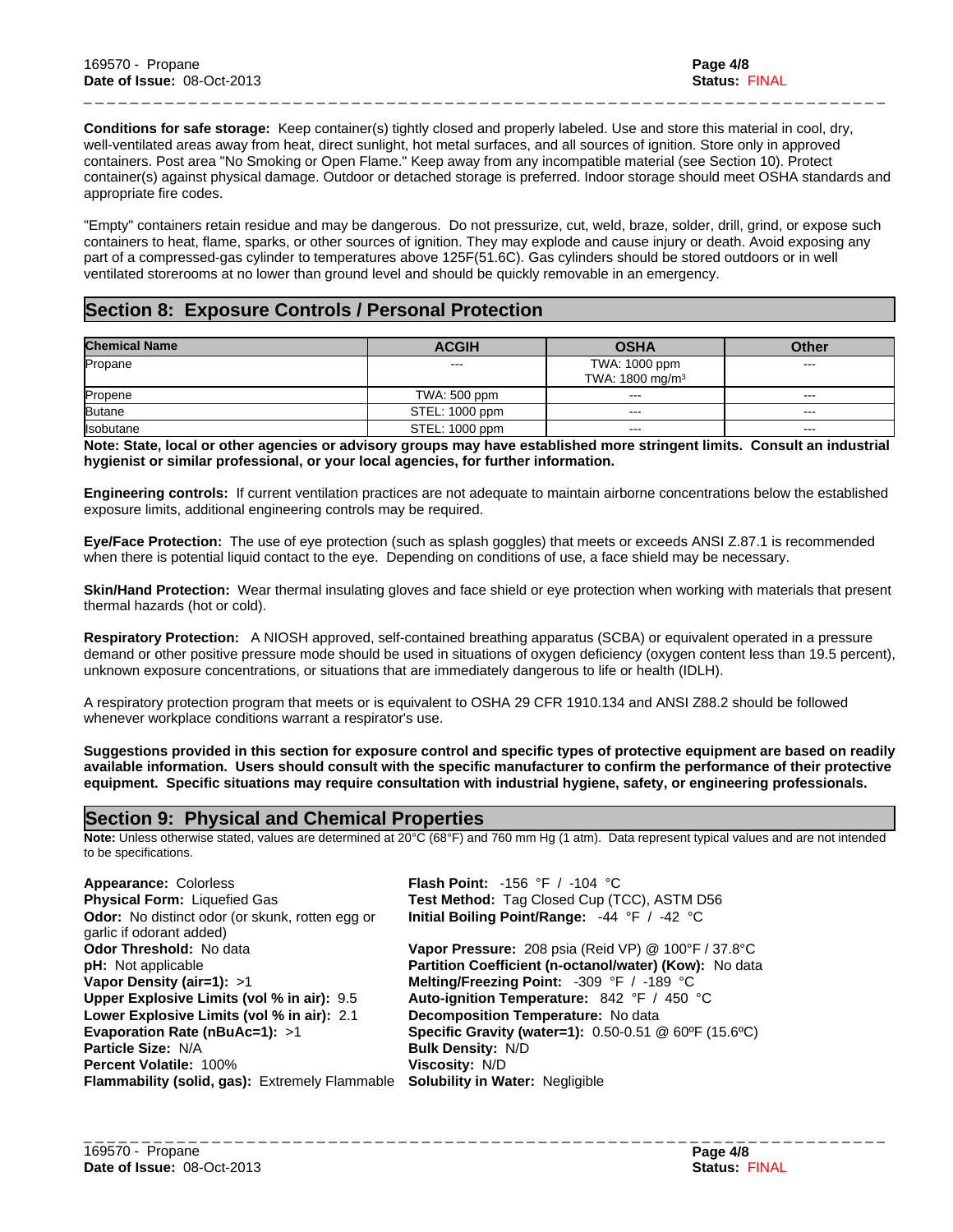\_ \_ \_ \_ \_ \_ \_ \_ \_ \_ \_ \_ \_ \_ \_ \_ \_ \_ \_ \_ \_ \_ \_ \_ \_ \_ \_ \_ \_ \_ \_ \_ \_ \_ \_ \_ \_ \_ \_ \_ \_ \_ \_ \_ \_ \_ \_ \_ \_ \_ \_ \_ \_ \_ \_ \_ \_ \_ \_ \_ \_ \_ \_ \_ \_ \_ \_ \_ \_

# **Section 10: Stability and Reactivity**

**Reactivity:** Not chemically reactive.

**Chemical stability:** Stable under normal ambient and anticipated conditions of use.

**Possibility of hazardous reactions:** Hazardous reactions not anticipated.

**Conditions to avoid:** Avoid all possible sources of ignition. Heat will increase pressure in the storage tank.

**Incompatible materials:** Avoid contact with acids, aluminum chloride, chlorine, chlorine dioxide, halogens and oxidizing agents.

**Hazardous decomposition products:** Not anticipated under normal conditions of use.

## **Section 11: Toxicological Information**

#### **Information on Toxicological Effects of Substance/Mixture**

#### **Substance / Mixture**

| <b>Acute Toxicity</b> | <b>Hazard</b>                | <b>Additional Information</b>                                                                                                    | LC50/LD50 Data |
|-----------------------|------------------------------|----------------------------------------------------------------------------------------------------------------------------------|----------------|
|                       |                              |                                                                                                                                  |                |
| <b>Inhalation</b>     | Unlikely to be harmful       | Asphyxiant. High<br>concentrations in confined<br>spaces may limit oxygen<br>available for breathing. See<br>Signs and Symptoms. | > 20,000 ppm   |
| <b>Dermal</b>         | Skin absorption is not       |                                                                                                                                  | Not Applicable |
|                       | anticipated                  |                                                                                                                                  |                |
|                       |                              |                                                                                                                                  |                |
| Oral                  | Ingestion is not anticipated |                                                                                                                                  | Not Applicable |
|                       |                              |                                                                                                                                  |                |

**Aspiration Hazard:** Not applicable

**Skin Corrosion/Irritation:** Not expected to be irritating. Contact with the liquefied or pressurized gas may cause frostbite ("cold" burn).

**Serious Eye Damage/Irritation:** Not expected to be irritating. Contact with the liquefied or pressurized gas may cause momentary freezing followed by swelling and eye damage.

**Skin Sensitization:** Skin contact is not anticipated.

**Respiratory Sensitization:** Not expected to be a respiratory sensitizer.

**Specific Target Organ Toxicity (Single Exposure):** Not expected to cause organ effects from single exposure.

**Specific Target Organ Toxicity (Repeated Exposure):** Not expected to cause organ effects from repeated exposure.

**Carcinogenicity:** Not expected to cause cancer.

**Germ Cell Mutagenicity:** Not expected to cause heritable genetic effects.

**Reproductive Toxicity:** Not expected to cause reproductive toxicity.

**Other Comments:** High concentrations may reduce the amount of oxygen available for breathing, especially in confined spaces. Hypoxia (inadequate oxygen) during pregnancy may have adverse effects on the developing fetus. The odorant, ethyl mercaptan, can be irritating to the eyes, skin and respiratory tract. At high concentrations, a person can temporarily lose the ability to smell ethyl mercaptan. In addition, some individuals may have an impaired sense of smell, which inhibits the detection of the odorant.

\_ \_ \_ \_ \_ \_ \_ \_ \_ \_ \_ \_ \_ \_ \_ \_ \_ \_ \_ \_ \_ \_ \_ \_ \_ \_ \_ \_ \_ \_ \_ \_ \_ \_ \_ \_ \_ \_ \_ \_ \_ \_ \_ \_ \_ \_ \_ \_ \_ \_ \_ \_ \_ \_ \_ \_ \_ \_ \_ \_ \_ \_ \_ \_ \_ \_ \_ \_ \_

**Information on Toxicological Effects of Components**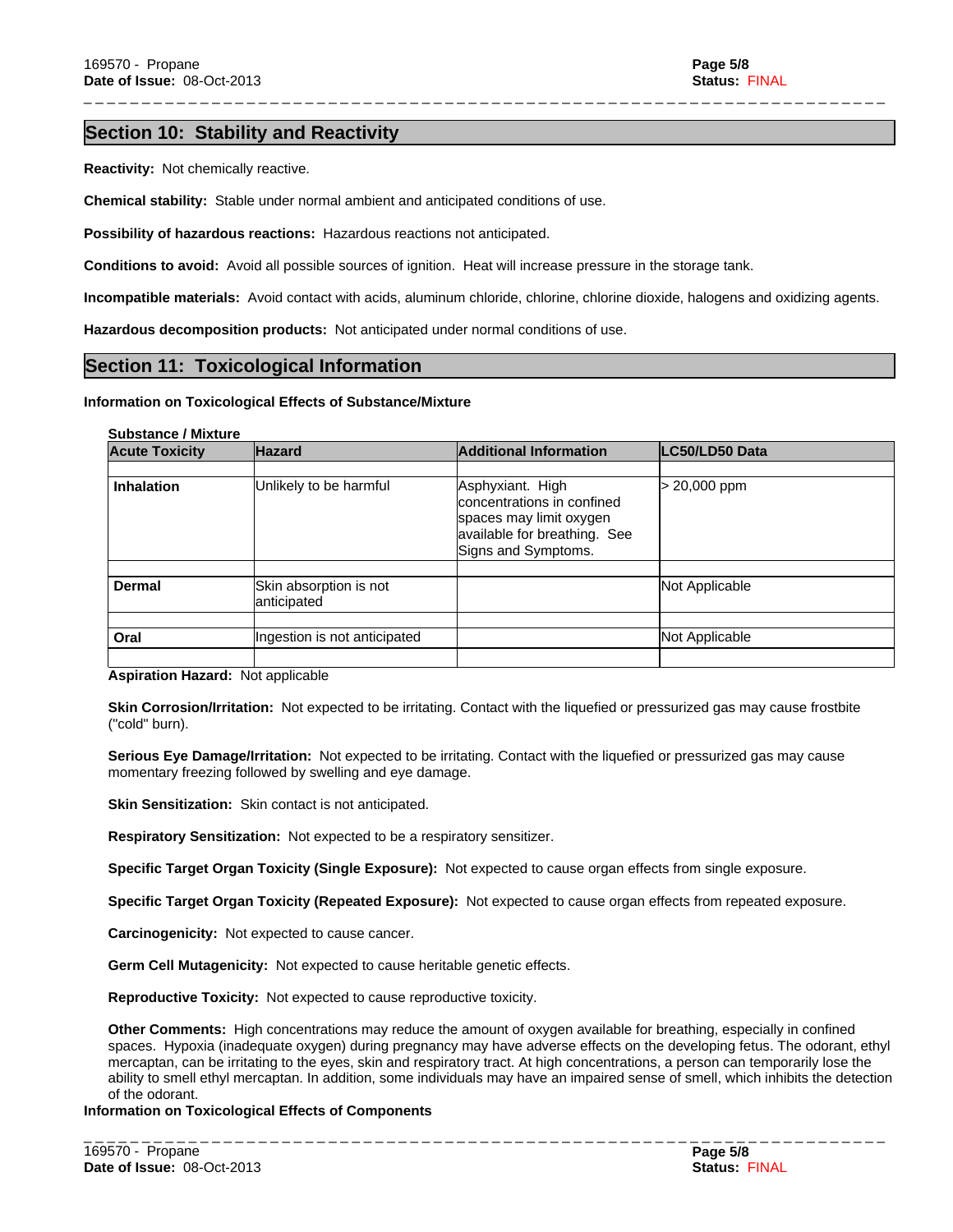#### **Propane**

*Target Organs:* No systemic or neurotoxic effects were noted in rats exposed to concentrations of propane as high as 12,000 ppm for 28 days.

\_ \_ \_ \_ \_ \_ \_ \_ \_ \_ \_ \_ \_ \_ \_ \_ \_ \_ \_ \_ \_ \_ \_ \_ \_ \_ \_ \_ \_ \_ \_ \_ \_ \_ \_ \_ \_ \_ \_ \_ \_ \_ \_ \_ \_ \_ \_ \_ \_ \_ \_ \_ \_ \_ \_ \_ \_ \_ \_ \_ \_ \_ \_ \_ \_ \_ \_ \_ \_

*Reproductive Toxicity:* No adverse reproductive or developmental effects were observed in rats exposed to propane; no observed adverse effect level = 12,000 ppm.

#### **Butane**

*Target Organs:* No systemic or neurotoxic effects were noted in rats exposed to concentrations of butane as high as 9,000 ppm for 28 days.

*Reproductive Toxicity:* No adverse reproductive or developmental effects were observed in rats exposed to butane; no observed adverse effect level = 12,000 ppm.

## **Isobutane**

*Target Organs:* No systemic or neurotoxic effects were noted in rats exposed to concentrations of isobutane as high as 9,000 ppm for 28 days.

*Reproductive Toxicity:* No adverse developmental effects were observed in rats exposed to concentrations of isobutane as high as 9000 ppm. Fertility and mating indices may have been affected at 9000 ppm but no effects were observed at 3000 ppm (NOAEL).

# **Section 12: Ecological Information**

# **GHS Classification: No classified hazards**

**Toxicity:** Petroleum gases will readily evaporate from the surface and would not be expected to have significant adverse effects in the aquatic environment.

**Persistence and Degradability:** The hydrocarbons in this material are expected to be inherently biodegradable. In practice, hydrocarbon gases are not likely to remain in solution long enough for biodegradation to be a significant loss process. Hydrogen sulfide, if present in refinery gas streams, will be rapidly oxidized in water and insoluble sulfides precipitated from water when metallic radicals are present.

**Bioaccumulative Potential:** Since the log Kow values measured for refinery gas constituents are below 3, they are not regarded as having the potential to bioaccumulate.

**Mobility in Soil:** Due to the extreme volatility of petroleum gases, air is the only environmental compartment in which they will be found. In air, these hydrocarbons undergo photodegradation by reaction with hydroxyl radicals with half-lives ranging from 3.2 days for n-butane to 7 days for propane.

**Other adverse effects:** None anticipated.

# **Section 13: Disposal Considerations**

This material is a gas and would not typically be managed as a waste.

# **Section 14: Transport Information**

| U.S. Department of Transportation (DOT) |                                          |  |  |  |
|-----------------------------------------|------------------------------------------|--|--|--|
| <b>Shipping Description:</b>            | UN1978, Propane, 2.1,                    |  |  |  |
| <b>Non-Bulk Package Marking:</b>        | Propane, UN1978                          |  |  |  |
| Non-Bulk Package Labeling:              | <b>Flammable Gas</b>                     |  |  |  |
| <b>Bulk Package/Placard Marking:</b>    | Flammable gas / 1978                     |  |  |  |
| Packaging - References:                 | 49 CFR: 173.306; 173.304; 173.314 & .315 |  |  |  |
|                                         | (Exceptions; Non-bulk; Bulk)             |  |  |  |
| <b>Hazardous Substance:</b>             | See Section 15 for RQ's                  |  |  |  |
| <b>Emergency Response Guide:</b>        | 115                                      |  |  |  |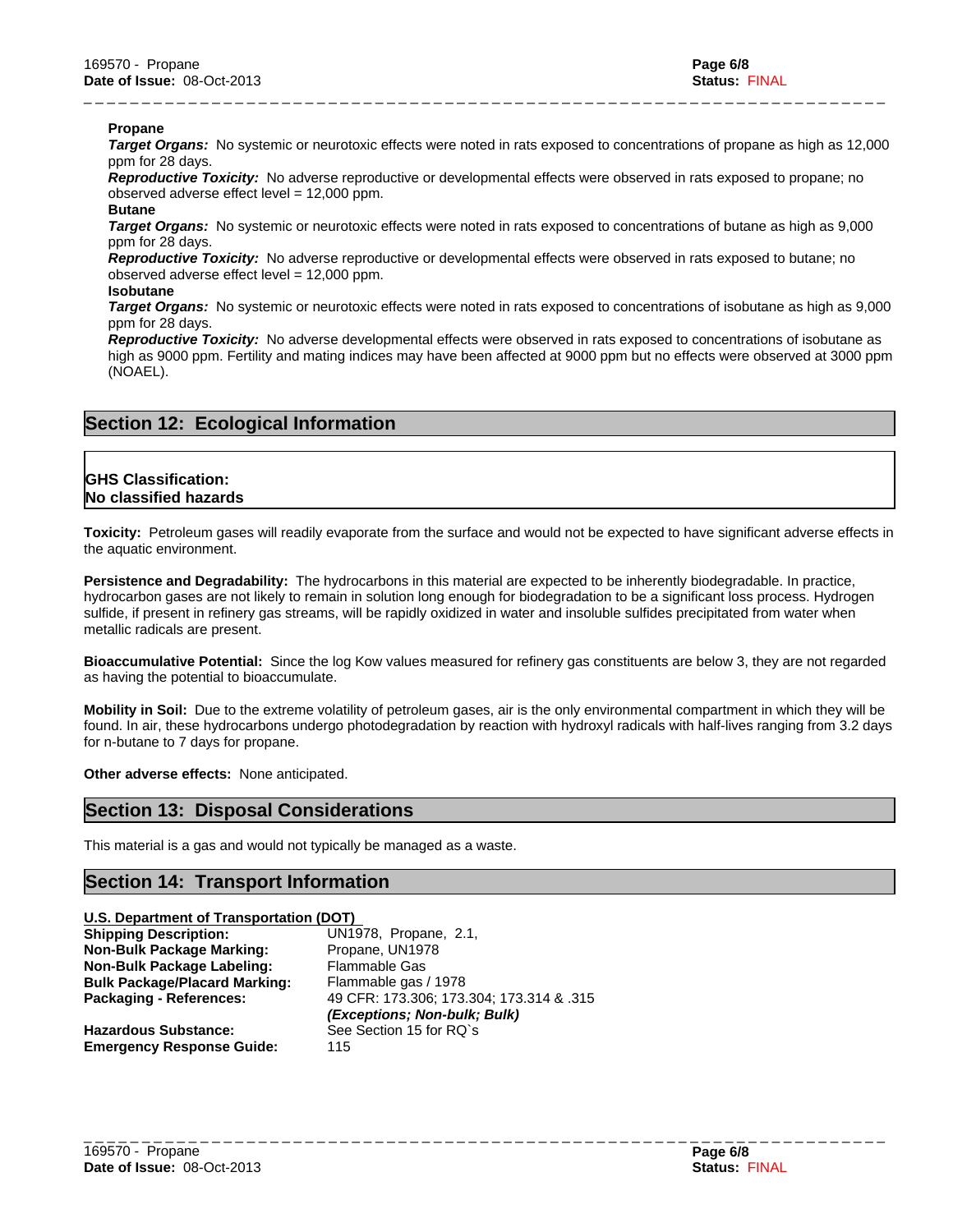| Note:                                                                                             | 19                   | For domestic transportation only, UN1075 may be substituted for the UN number<br>shown as long as the substitution is consistent on package markings, shipping<br>papers, and emergency response information. See 49 CFR 172.102 Special Provision<br>Containers of NON-ODORIZED liquefied petroleum gas must be marked either<br>NON-ODORIZED or NOT ODORIZED as of September 30, 2006. [49 CFR 172.301(f),<br>$326(d)$ , $330(c)$ and $338(e)$ ] |                           |                            |
|---------------------------------------------------------------------------------------------------|----------------------|----------------------------------------------------------------------------------------------------------------------------------------------------------------------------------------------------------------------------------------------------------------------------------------------------------------------------------------------------------------------------------------------------------------------------------------------------|---------------------------|----------------------------|
| <b>International Maritime Dangerous Goods (IMDG)</b>                                              |                      |                                                                                                                                                                                                                                                                                                                                                                                                                                                    |                           |                            |
| <b>Shipping Description:</b>                                                                      | UN1978, Propane, 2.1 |                                                                                                                                                                                                                                                                                                                                                                                                                                                    |                           |                            |
| <b>Non-Bulk Package Marking:</b>                                                                  | Propane, UN1978      |                                                                                                                                                                                                                                                                                                                                                                                                                                                    |                           |                            |
| Labels:                                                                                           | <b>Flammable Gas</b> |                                                                                                                                                                                                                                                                                                                                                                                                                                                    |                           |                            |
| <b>Placards/Marking (Bulk):</b>                                                                   | Flammable gas / 1978 |                                                                                                                                                                                                                                                                                                                                                                                                                                                    |                           |                            |
| Packaging - Non-Bulk:                                                                             | P <sub>200</sub>     |                                                                                                                                                                                                                                                                                                                                                                                                                                                    |                           |                            |
| EMS:                                                                                              | $F-D. S-U$           |                                                                                                                                                                                                                                                                                                                                                                                                                                                    |                           |                            |
| <b>Transport in bulk according to Annex II of MARPOL 73/78 and the IBC Code</b><br>Not applicable |                      |                                                                                                                                                                                                                                                                                                                                                                                                                                                    |                           |                            |
| International Civil Aviation Org. / International Air Transport Assoc. (ICAO/IATA)                |                      |                                                                                                                                                                                                                                                                                                                                                                                                                                                    |                           |                            |
| UN/ID $#$ :                                                                                       | <b>UN1978</b>        |                                                                                                                                                                                                                                                                                                                                                                                                                                                    |                           |                            |
| <b>Proper Shipping Name:</b>                                                                      | Propane              |                                                                                                                                                                                                                                                                                                                                                                                                                                                    |                           |                            |
| <b>Hazard Class/Division:</b>                                                                     | 2.1                  |                                                                                                                                                                                                                                                                                                                                                                                                                                                    |                           |                            |
| <b>Non-Bulk Package Marking:</b>                                                                  | Propane, UN1978      |                                                                                                                                                                                                                                                                                                                                                                                                                                                    |                           |                            |
| Labels:                                                                                           | <b>Flammable Gas</b> |                                                                                                                                                                                                                                                                                                                                                                                                                                                    |                           |                            |
| <b>ERG Code:</b>                                                                                  | 10 <sub>L</sub>      |                                                                                                                                                                                                                                                                                                                                                                                                                                                    |                           |                            |
| Note:                                                                                             |                      | Special provision A1 applies to this product.                                                                                                                                                                                                                                                                                                                                                                                                      |                           |                            |
|                                                                                                   |                      | LTD. QTY                                                                                                                                                                                                                                                                                                                                                                                                                                           | <b>Passenger Aircraft</b> | <b>Cargo Aircraft Only</b> |
| Packaging Instruction #:                                                                          |                      | Forbidden                                                                                                                                                                                                                                                                                                                                                                                                                                          | Forbidden                 | 200                        |
| Max. Net Qty. Per Package:                                                                        |                      | Forbidden                                                                                                                                                                                                                                                                                                                                                                                                                                          | Forbidden                 | 150 ka                     |

\_ \_ \_ \_ \_ \_ \_ \_ \_ \_ \_ \_ \_ \_ \_ \_ \_ \_ \_ \_ \_ \_ \_ \_ \_ \_ \_ \_ \_ \_ \_ \_ \_ \_ \_ \_ \_ \_ \_ \_ \_ \_ \_ \_ \_ \_ \_ \_ \_ \_ \_ \_ \_ \_ \_ \_ \_ \_ \_ \_ \_ \_ \_ \_ \_ \_ \_ \_ \_

# **Section 15: Regulatory Information**

#### **CERCLA/SARA - Section 302 Extremely Hazardous Substances and TPQs (in pounds):**

This material does not contain any chemicals subject to the reporting requirements of SARA 302 and 40 CFR 372.

# **CERCLA/SARA - Section 311/312 (Title III Hazard Categories)**

| <b>Acute Health Hazard:</b>   | Yes |
|-------------------------------|-----|
| <b>Chronic Health Hazard:</b> | N٥  |
| Fire Hazard:                  | Yes |
| <b>Pressure Hazard:</b>       | ves |
| <b>Reactive Hazard:</b>       | N٥  |

#### **CERCLA/SARA - Section 313 and 40 CFR 372:**

This material contains the following chemicals subject to the reporting requirements of Section 313 of SARA Title III and 40 CFR 372:

| <b>Chemical Name</b> | <i>c</i> oncentration: | de minimis |
|----------------------|------------------------|------------|
| <b>Propene</b>       | ~~<br>∽∠∪              | $.0\%$     |

## **EPA (CERCLA) Reportable Quantity (in pounds):**

EPA's Petroleum Exclusion applies to this material - (CERCLA 101(14)).

#### **California Proposition 65:**

WARNING: Chemicals known to the State of California to cause cancer, birth defects or other reproductive harm are created by the combustion of propane.